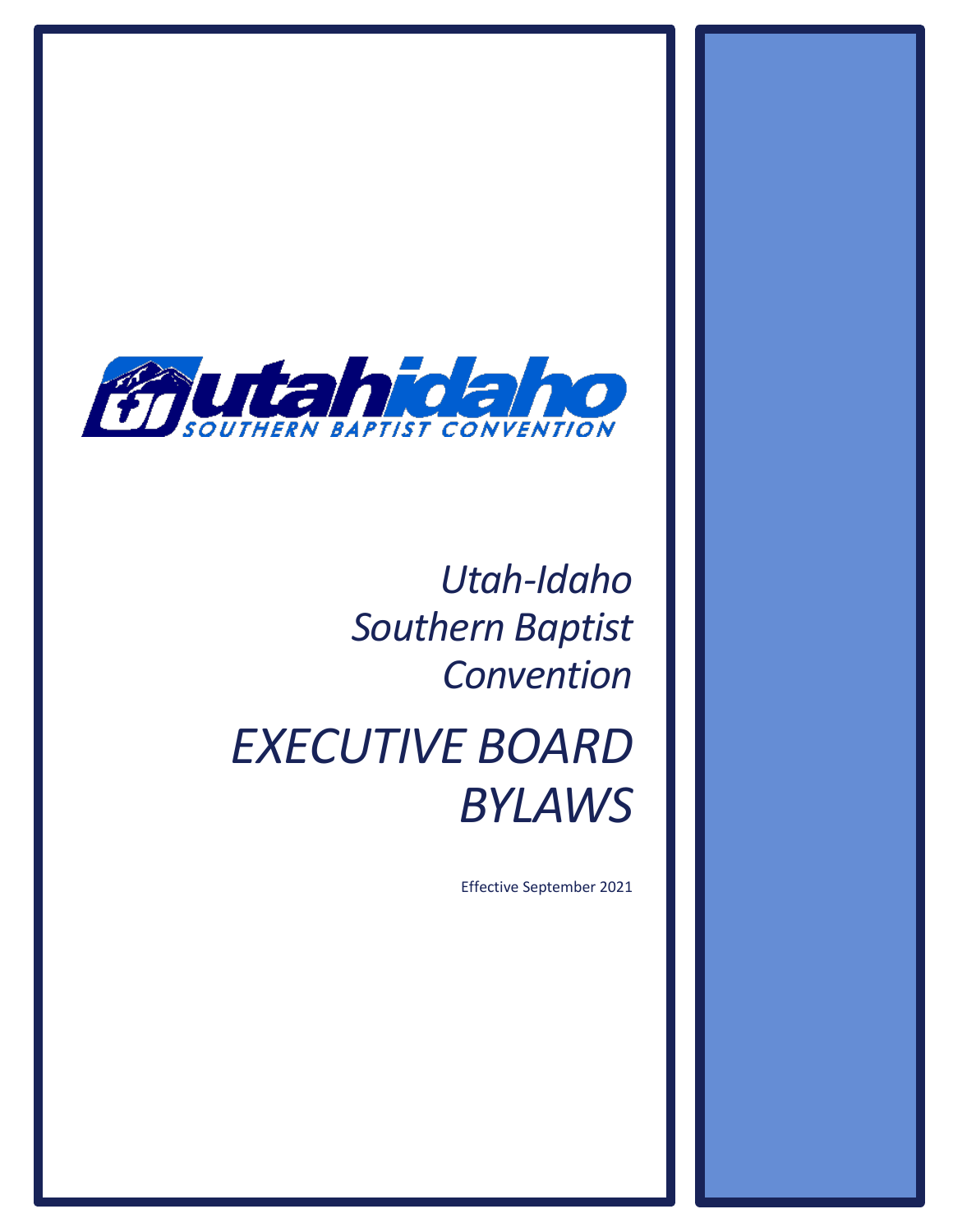## **BY-LAWS OF THE EXECUTIVE BOARD**

## **ARTICLE I MEMBERSHIP**

**Members:** The Executive Board shall be composed of twenty-two (22) members, including the Convention officers. The Convention shall elect eighteen (18) members, equitably distributed within its geographical boundaries. Not more than one person from any given church shall serve on the Executive Board, except that an elected officer of the Convention and a regular board member may hold membership in the same church and may serve on the Board concurrently. No person shall be nominated to serve on the Executive Board unless he or she is a member in good standing of a church which is affiliated with the Utah-Idaho Southern Baptist Convention and is giving to world missions through the Cooperative Program. No member of the Board shall hold any remunerative office under the Southern Baptist Convention or any of its agencies.

**Term of Office:** Each member shall be elected for a three-year term except when elected to fill an unexpired term and except as hereinafter provided. New members shall be elected at the annual convention to fill expired terms. The term of the President of the State Convention, First and Second Vice-Presidents, and Recording Secretary of the State Convention shall be for such periods as they hold their respective offices or positions. After a member shall have served a three (3) year term, the member is eligible to be elected to a second three (3) year term. After the second three (3) year term, one three (3) year term shall elapse before he or she is eligible for re-election. An unexpired term will be considered as a full term. Membership on the Board shall cease when the member moves from the state, dies, or ceases to be in co-operating fellowship with the Association in which he resides and/or the State Convention. In case a member moves from one association to another within the State Convention boundaries he shall be eligible to serve until his successor is elected at the next annual meeting of the Convention. Membership on the Board will automatically be terminated when a member is absent for two (2) consecutive meetings of the Board, unless the Board votes to excuse the absence for good and sufficient reasons.

**Method of Election:** Members of the Board shall be elected by the Convention in annual session. The Nominating Committee of the Convention shall bring nominations for all vacancies. The Nominating Committee shall select persons from each geographical area of the State Convention, giving consideration to the items in the foregoing paragraphs.

#### **Revised 5/2004**

# **ARTICLE II FUNCTIONS**

- 1. The Executive Board shall organize itself to carry out the work of the Convention as committed to it.
- 2. The Executive Board shall have the following special assignments.
	- a. Act for the Convention in the interim between annual meetings but shall not contravene action of the Convention taken at its regular session.
	- b. Have full charge of all Convention loan funds.
	- c. Make an annual estimate of the needs of the work supported by the Convention and fix state objectives for all causes.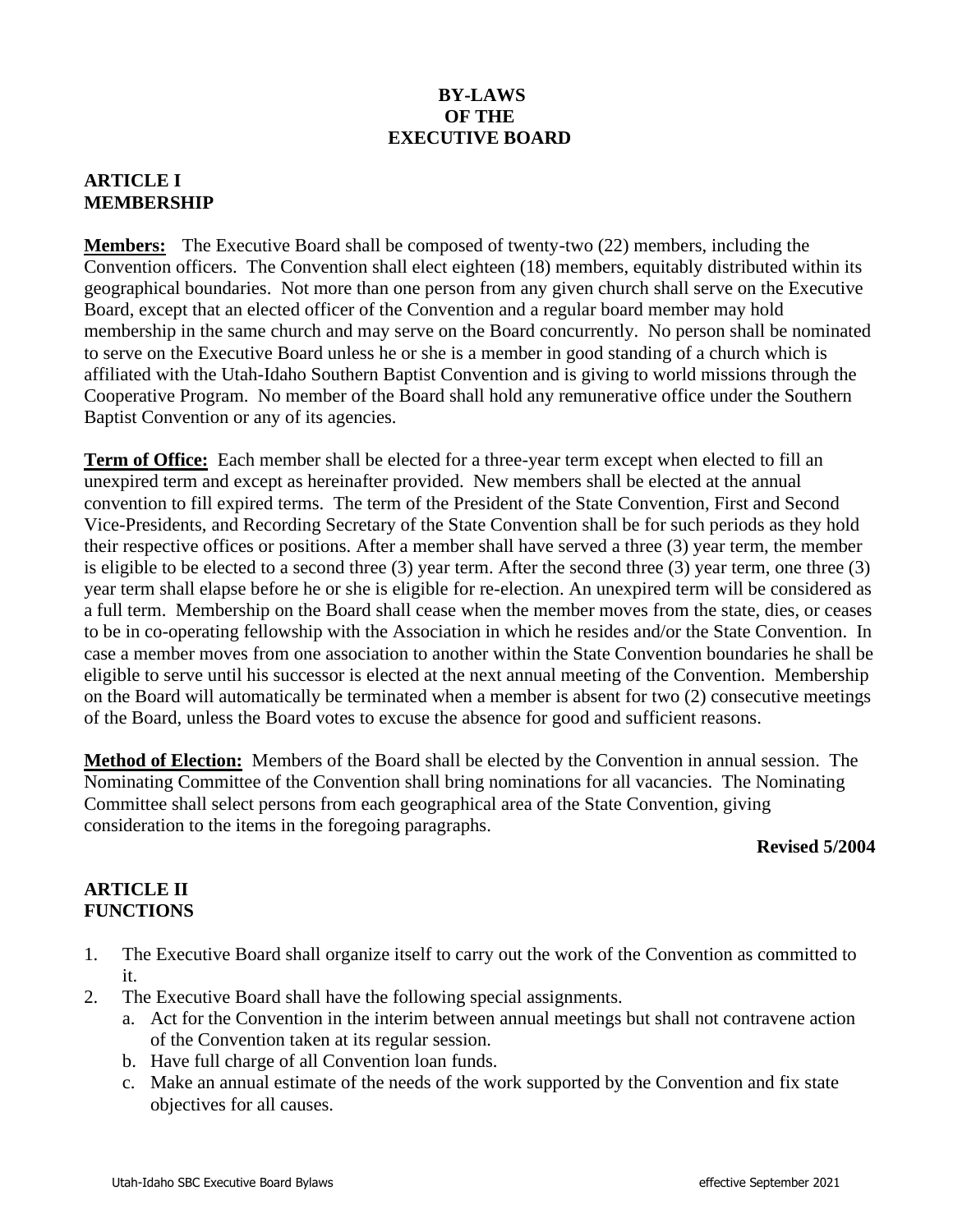- d. Provide for the current financial support in the operation and maintenance of the work of the Convention.
- e. Employ an Executive Director/Treasurer for an indefinite term. The Executive Director/Treasurer will serve as the official superintendent of all work of the Board and shall give general supervision of all departments of work, making full report to the Board. The Executive Director/Treasurer shall be a non-voting member of all committees of the Executive Board and shall have freedom to appoint persons to serve with him or on his behalf, when needful, or when it seems wise to him to do so
- f. In council with the Executive Director/Treasurer, employ all professional staff members and such agents and employees as are found necessary to carry out the Convention work.
- g. Fix salaries and determine the departments and field of work for the accomplishment of the Convention's purpose.
- h. Make an annual report to the Convention of its activities. The Board shall have its report printed and ready for distribution at the first session of the Convention. Any recommendation from the Board shall be published thirty (30) days in advance of the Convention.

# **ARTICLE III OFFICERS**

- 1. The officers of the Executive Board shall be Chairman, Vice Chairman, and Recording Secretary.
- 2. Chairman: The Executive Board shall elect its own chairman who shall preside at all Board meetings, and shall exercise all powers, duties, and functions incident to his office. He shall upon vote of the Board, and in consultation with the Executive Director/Treasurer, execute deeds, mortgages, and contracts relating to the purchase, sale, and encumbering of real property. He shall appoint all committee members within thirty days following the State Convention and notify them accordingly. He shall be an ex-officio member of all committees.
- 3. Vice Chairman: The Executive Board shall elect its own vice chairman who shall preside at all Board meetings and shall assist the Chairman in the performance of his duties and, in his absence or disability, shall perform the duties of the Chairman, including the execution of deeds, mortgages, and contracts relating to the purchase, sale, and encumbering of real property, and shall perform all such further duties as may be prescribed by the Executive Board. He shall be an ex-officio member of all committees.
- 4. Recording Secretary: The Executive Board shall elect its own recording secretary. It shall be the duty of the Recording Secretary to record the minutes of all meetings and to perform such duties as may be prescribed by the Board.
- 5. The Chairman, Vice-Chairman, and the Recording Secretary shall serve as trustees of the State Convention.
- 6. Should any of the above-named Executive Board offices become vacant due to the death, resignation, or incapacity of the officer, the Executive Board may appoint a Board member to complete the unexpired term, with the elected officers of the UISBC to be given priority in filling vacant offices.
- 7. The Board will elect the persons to fill these offices at the conclusion of the fall meeting of the Executive Board.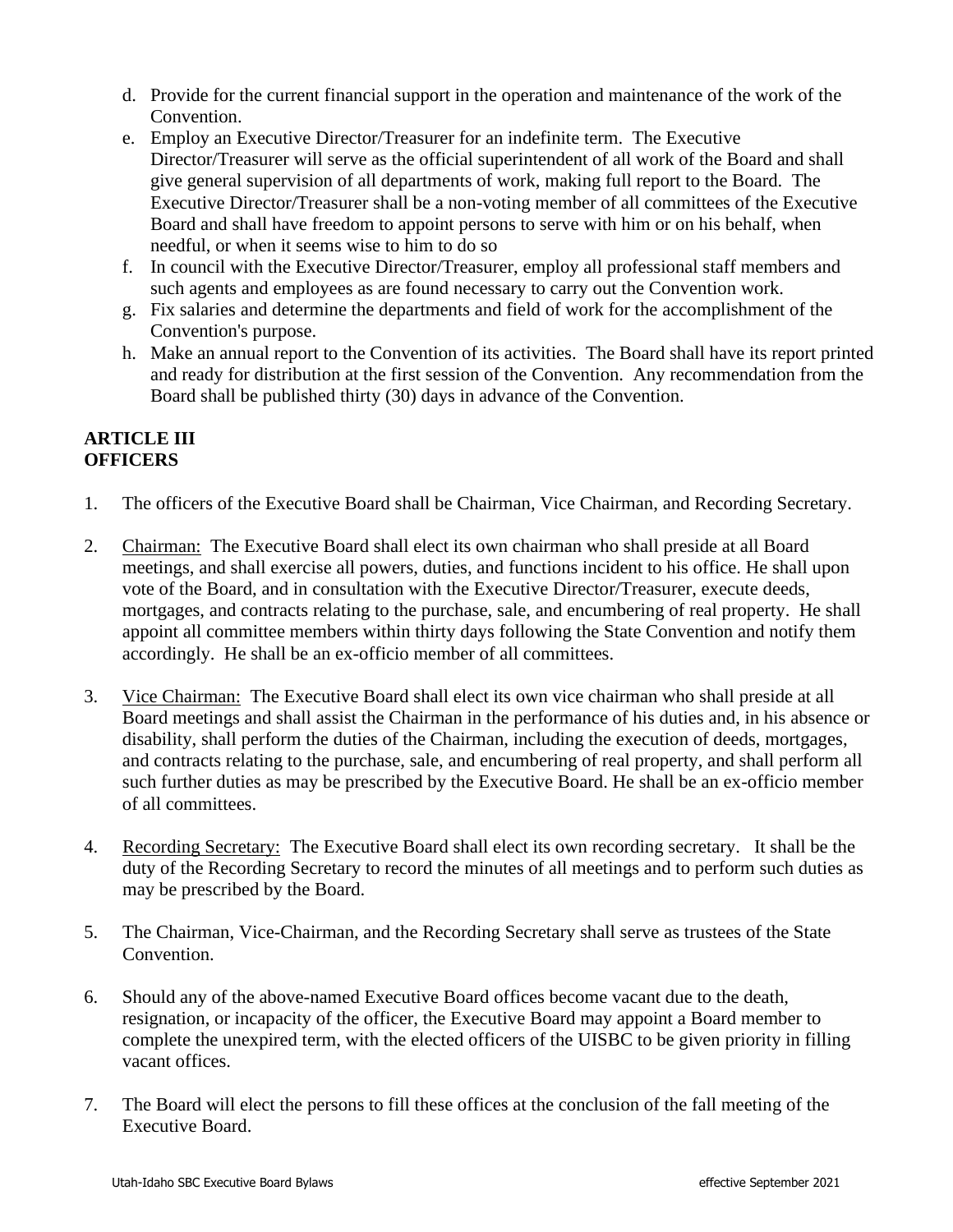# **ARTICLE IV MEETINGS**

- 1. The Executive Board shall meet three (3) times annually, one of which shall be immediately following the annual meeting of the Convention. Regular meetings shall be calendared in May and September, if possible. Special meetings of the Board may be called by the Chairman of the Board or by the Executive Director/Treasurer as necessary. The Convention will pay expenses for all meetings of the Board, except the post-convention meeting, according to the rates prescribed by the Board.
- 2. Regular meetings of the Board shall be held at a member church of the Utah-Idaho SBC. Said church will be selected and scheduled by the Administrative Committee. The location will be communicated as soon as possible, but no later than the last session of the previous Executive Board meeting.
- 3. No regular meeting shall be changed in date, time, or place after the last session of the previous meeting.
- 4. When questions and matters for decisions arise which require Board action and a special meeting cannot be conveniently called, or if called and there is not a quorum present, the Executive Board members shall be polled by the Executive Director/Treasurer, and then vote secured in writing. In all instances, it shall require the affirmative vote of not less than a majority of the Board members before the action shall become effective, and report thereof shall be made at the next meeting of the Board and recorded in the minutes.
- 5. Notice of regular meetings shall be sent by the Executive Director/Treasurer in writing at least ten (10) days in advance. Where the notice is of a special called meeting, the purpose shall be briefly stated, unless of a confidential nature.
- 6. Roberts Rules of Order Revised, as applicable, shall be followed when Rules of Order are needed.

# **ARTICLE V VOTING AND VACANCIES**

- 1. Each member shall have one vote. Proxies shall not be permitted.
- 2. Should any office on the Board become vacant, the vacancy shall be filled by election from the Board.
- 3. Should any member of the board become unable to fulfill their term, the vacancy shall be filled by an election by the board as recommended by the Program Committee.
- 4. A majority of the members of the Executive Board shall constitute a quorum.

**Revised: 11/2005**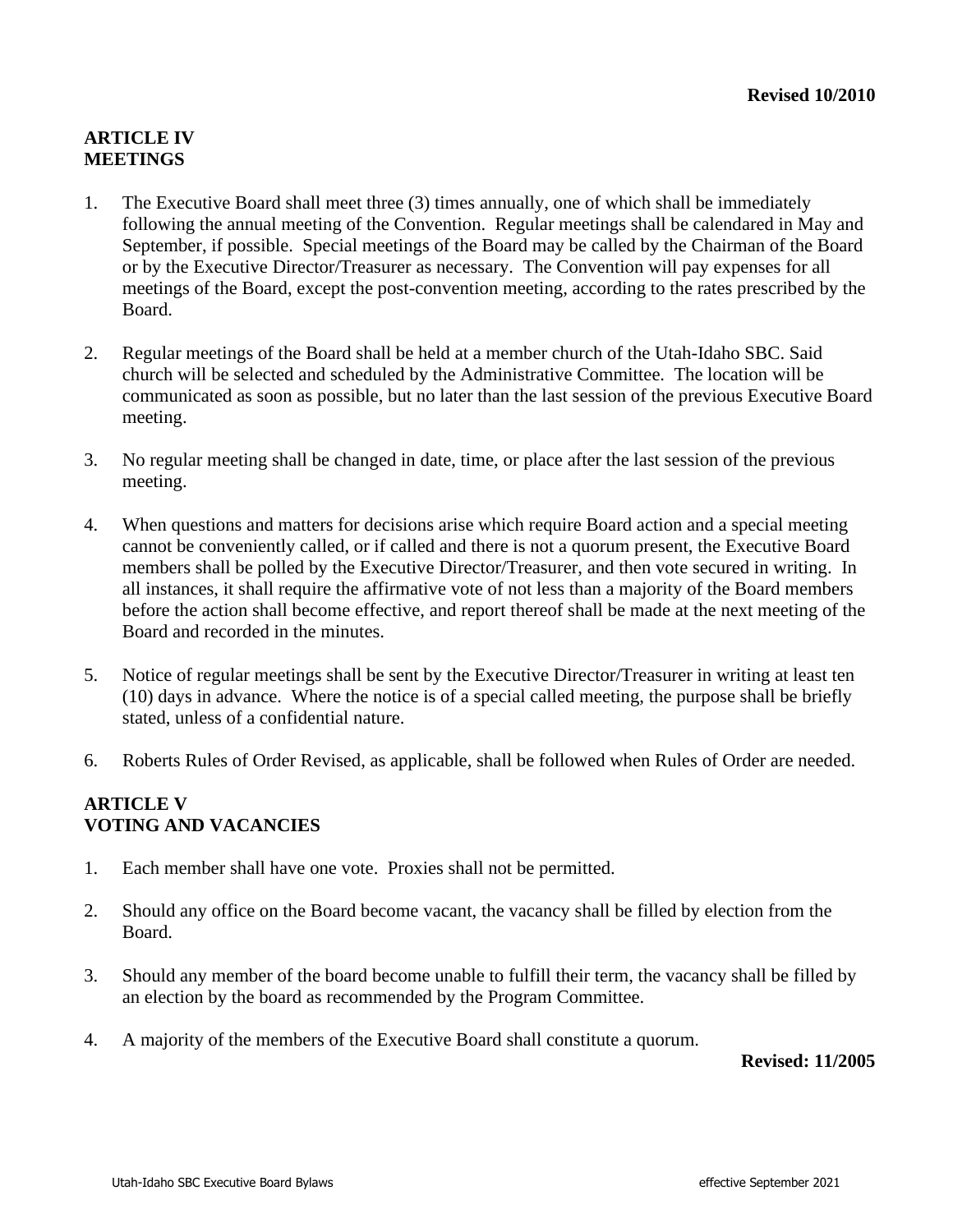# **ARTICLE VI COMMITTEES**

There shall be the following standing committees, namely: Administrative, Budget/Finance, Convention Properties/Loans, and Program. The members of these committees shall be appointed by the Chairman of the Board, within 30 days following the conclusion of the annual meeting. The standing committees shall elect the person to chair those committees for the following year at the September Board Meeting. These subcommittees shall also be entitled to elect subcommittees from their own members. Such subcommittees shall be responsible and report to the committee which appoints them. The Executive Director/Treasurer shall be an ex-officio member of all committees.

#### **Revised: 9/2010**

### **ADMINISTRATIVE COMMITTEE**

The Administrative Committee shall be composed of the following persons: Chairman of the Executive Board (who shall also serve as chairman), Vice-chairman and the Chairmen of the Budget/Finance, Properties/Loans and Program committees and from the convention, the Convention President, 1st Vice-President, 2nd Vice-President and the Recording Secretary

#### **DUTIES**

- 1. To function between meetings of the Executive Board.
- 2. To give general direction to the operations of the Executive Board.
- 3. To give consideration to job descriptions, salary increases, and make recommendations to the Executive Board for employment of Convention staff*.*
- 4. To assure that all recommendations to the Executive Board and to the State Convention are in keeping with the Constitution and By-Laws, and board policy, and to make recommendations regarding changes in the official documents of both Utah-Idaho SBC and the Executive Board.
- 5. To serve as liaison between the Utah-Idaho SBC and other Baptist groups in denominational relationships.
- 6. To evaluate and recommend to the Executive Board all proposals related to program expansion and organization, and to the establishment of new programs of the Utah-Idaho SBC.
- 7. To relate to GuideStone of the Southern Baptist Convention in providing retirement and annuity benefits for convention staff, pastors and other church workers related to the Utah-Idaho SBC.
- 8. To review legal matters related to Utah-Idaho SBC as needed.
- 9. To accept the responsibility of other matters not assigned to other committees of the Executive Board.

Note: This committee does not have veto power over recommendations from the committees unless they violate the Constitution.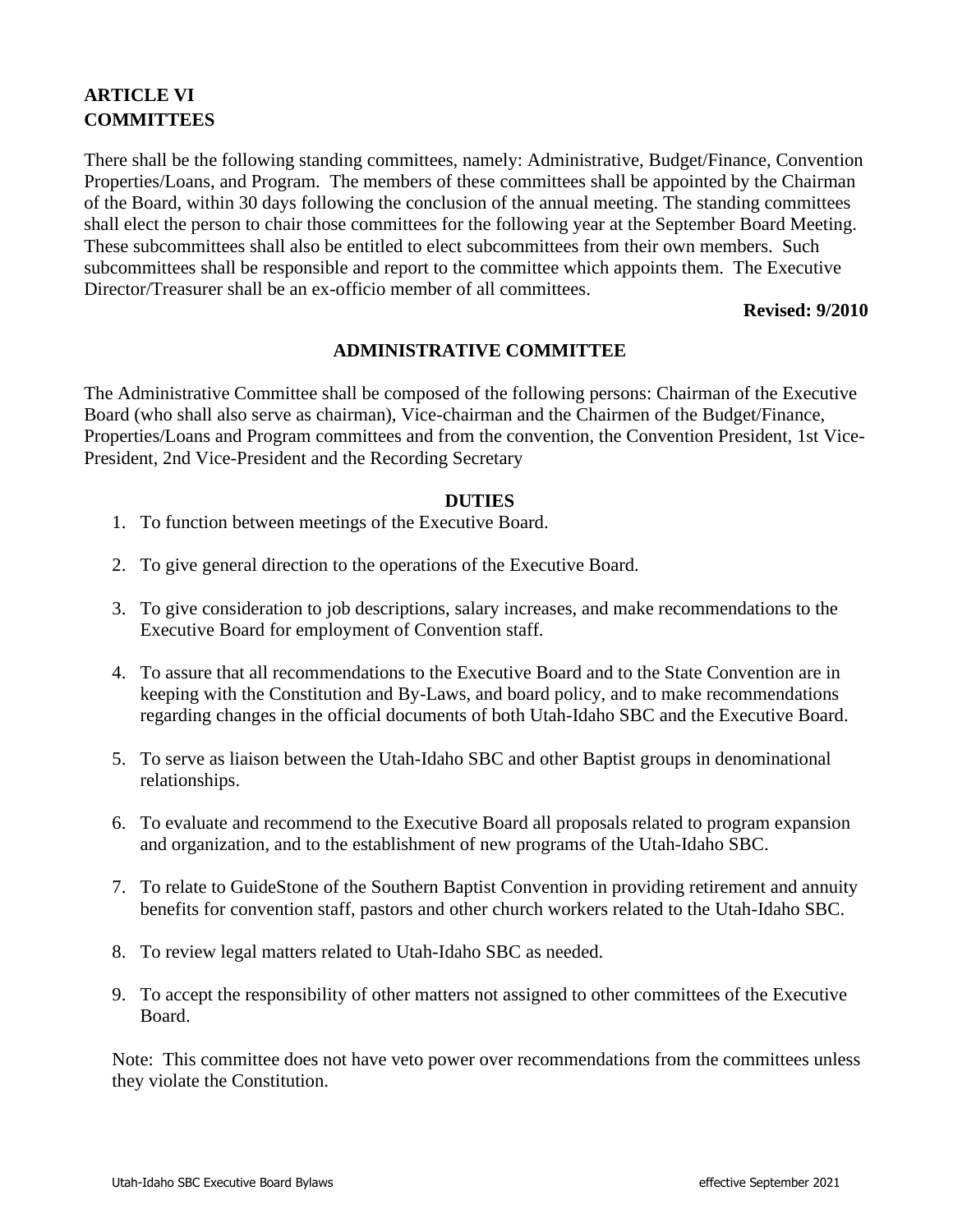#### **BUDGET/FINANCE COMMITTEE GUIDELINES AND DUTIES**

The Budget/Finance Committee shall be composed of eight (8) members, including the First Vice-President of the Convention. The First Vice-President shall not serve as chairman of the committee.

#### **DUTIES**

- 1. To work with the state staff in planning the annual budget and monitor the budget throughout the year. The Committee will recommend the annual budget of the Utah-Idaho SBC to the Executive Board.
- 2. To assure that budget planning and adoption reflects the stated vision and purpose of the Utah-Idaho SBC. Further it is to assure that any funding stipulations of NAMB, Lifeway, etc. are met.
- 3. To examine the audit, review, or compilation of the Utah-Idaho SBC and report on such to the Executive Board.
- 4. To consider all requests for emergency funding not included in the budget and/or previously approved by the Executive Board. Emergencies including but not limited to disasters affecting the operation of the state convention, disasters affecting member churches, or legal fees.
- 5. The Budget/Finance Committee will evaluate and approve spending plans for special funds. The approval process may involve other committees such as the program committee before presentation to the Executive Board.
- 6. To review and propose to the Executive Board the percentage of Cooperative Program participation for the coming year.
- 7. To accept other responsibilities as assigned by the Executive Board.
- 8. To evaluate the Emergency Fund (Administrative Designated #8040) on an annual basis to assure its proper funding.
- 9. To report committee actions and recommendations to the Administrative Committee. Additionally, to work with other committees where an action concerns those committees or requires their action also.

#### **Revised 05/2012**

# **PROPERTIES/LOANS COMMITTEE**

The Convention Properties/Loans Committee shall be composed of five (5) persons, including the Recording Secretary. The Convention Recording Secretary shall not serve as chairman of the committee.

#### **DUTIES**

1. To study the needs for properties of the programs of Utah-Idaho SBC and to make recommendations to the Executive Board regarding acquisition of new property, the sale of Utah-Idaho SBC owned property, the construction of new buildings and the major remodeling or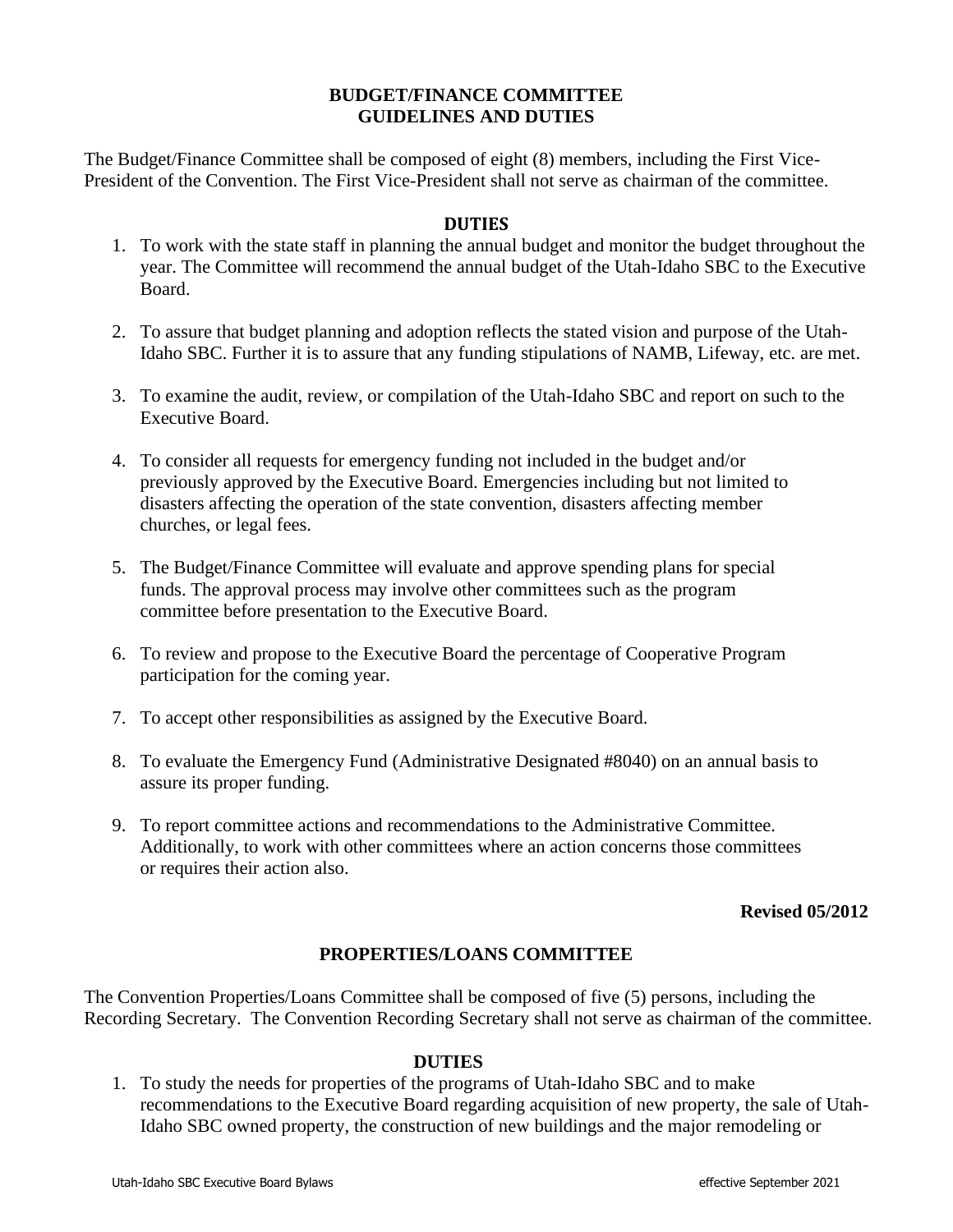repairing of existing buildings, property, and equipment.

- 2. To propose necessary budget requests mandated by property matters to the Budget/Finance Committee for recommendation to the Executive Board.
- 3. To assure that all legal requirements are met regarding equipment of Utah-Idaho SBC.
- 4. To assure proper maintenance of all properties and equipment of Utah-Idaho SBC.
- 5. To approve/disapprove all applications for loans and or grants in accordance with the policies of the Executive Board, making full report of such actions to the Board at its next scheduled meeting. In the case of an exception to the policy, a recommendation will be made to the Administrative Committee for action by the Executive Board. The committee chair will inform the applicant with an approval or denial of loan and or grant request in a timely manner.
- 6. To recommend necessary changes in the policies of the Executive Board related to loans and grants to the Administrative Committee for action by the Executive Board.
- 7. To accept other responsibilities as assigned by the Executive Board.
- 8. To report committee actions and recommendations to the Administrative Committee.

**Revised 9/2021**

# **PROGRAM COMMITTEE**

The Program Committee shall be composed of five (5) members, including the 2nd Vice-President of the Convention. The Second Vice-President shall not serve as chairman of the Committee.

#### **DUTIES**

- 1. To review with the Executive Director/Treasurer the programs of work under the direction of the Executive Board and to bring to the attention of the Administrative Committee needs not met by existing programs.
- 2. To hear requests, set goals, and recommend allocations and methods of promotion of the State Mission Offering, to be recommended to the Budget/Finance Committee for action by the Executive Board.
- 3. To review the Long-Range goals and planning process and present an annual progress report to the Executive Board.
- 4. Should any member of the board become unable to fulfill their term, the vacancy shall be filled by an election by the board as recommended by the Program Committee.
- 5. To nominate personnel for special committees established during the year as requested.
- 6. To review recommendations adopted by Utah-Idaho SBC in its annual meeting business sessions, and recommend a committee assignment for the item in question, or suggest appointment of a separate committee to the Administrative Committee for presentation to the Executive Board.